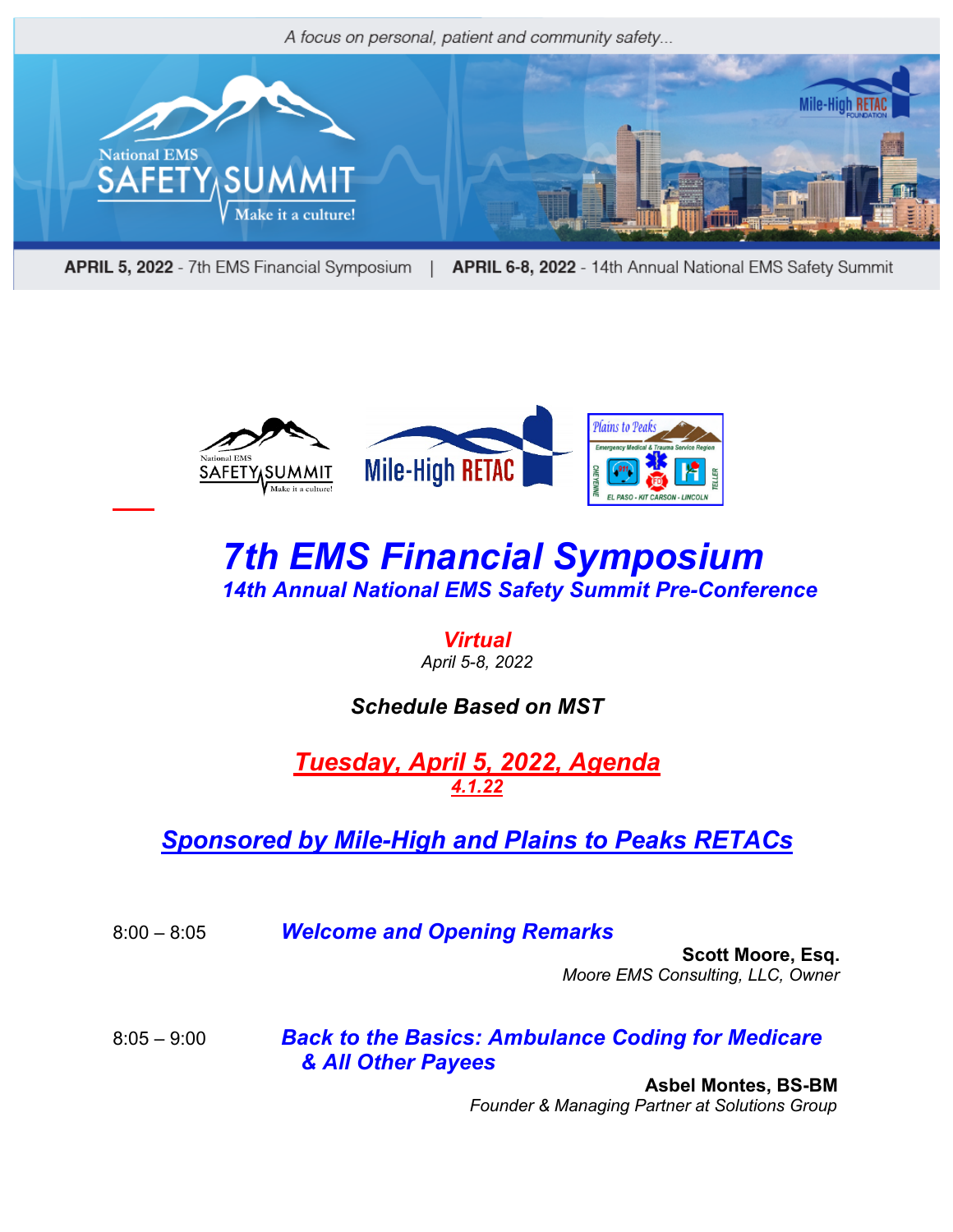*<u>Example 20</u> Scott Moore, Esq.* *Moore EMS Consulting, LLC, Owner* 

| $9:00 - 9:15$<br><b>Break</b>                                                                                         |                                                                   |
|-----------------------------------------------------------------------------------------------------------------------|-------------------------------------------------------------------|
| <b>What You Need to Know: Alternative Destinations</b><br>$9:15 - 10:15$<br><b>Transports and Treatment in Place</b>  |                                                                   |
|                                                                                                                       | <b>Asbel Montes, BS-BM</b><br>Scott Moore, Esq.                   |
| $10:15 - 10:20$<br><b>Vendor Presentation</b>                                                                         | <b>Mickey Schulte</b><br><b>Executive Director, Savvik</b>        |
| $10:20 - 10:30$<br><b>Break</b>                                                                                       |                                                                   |
| <b>CMS Ground Ambulance Cost Collection Part 1</b><br>$10:30 - 11:30$                                                 | Scott Moore, Esq.                                                 |
| Lunch<br>$11:30 - 12:15$                                                                                              |                                                                   |
| <b>CMS Ground Ambulance Cost Collection Part 2</b><br>$12:15 - 1:15$                                                  | Scott Moore, Esq.                                                 |
| $1:15 - 1:30$<br><b>Break</b>                                                                                         |                                                                   |
| <b>Budgeting Will Set You Free</b><br>$1:30 - 2:30$<br>Superior Air - Ground Ambulance, Director of Policy & Advocacy | <b>Julie Rose</b>                                                 |
| $2:30 - 2:35$<br><b>Vendor Presentation</b><br>Regional Sales Manager, CO, UT, NM, AZ, Braun Northwest, Inc.          | <b>Ross Carter</b>                                                |
| $2:35 - 2:45$<br><b>Break</b>                                                                                         |                                                                   |
| <b>A Proactive Approach to Supply Management</b><br>$2:45 - 3:45$                                                     | <b>Drew Morrow</b><br><b>Pro EMS Director of Support Services</b> |